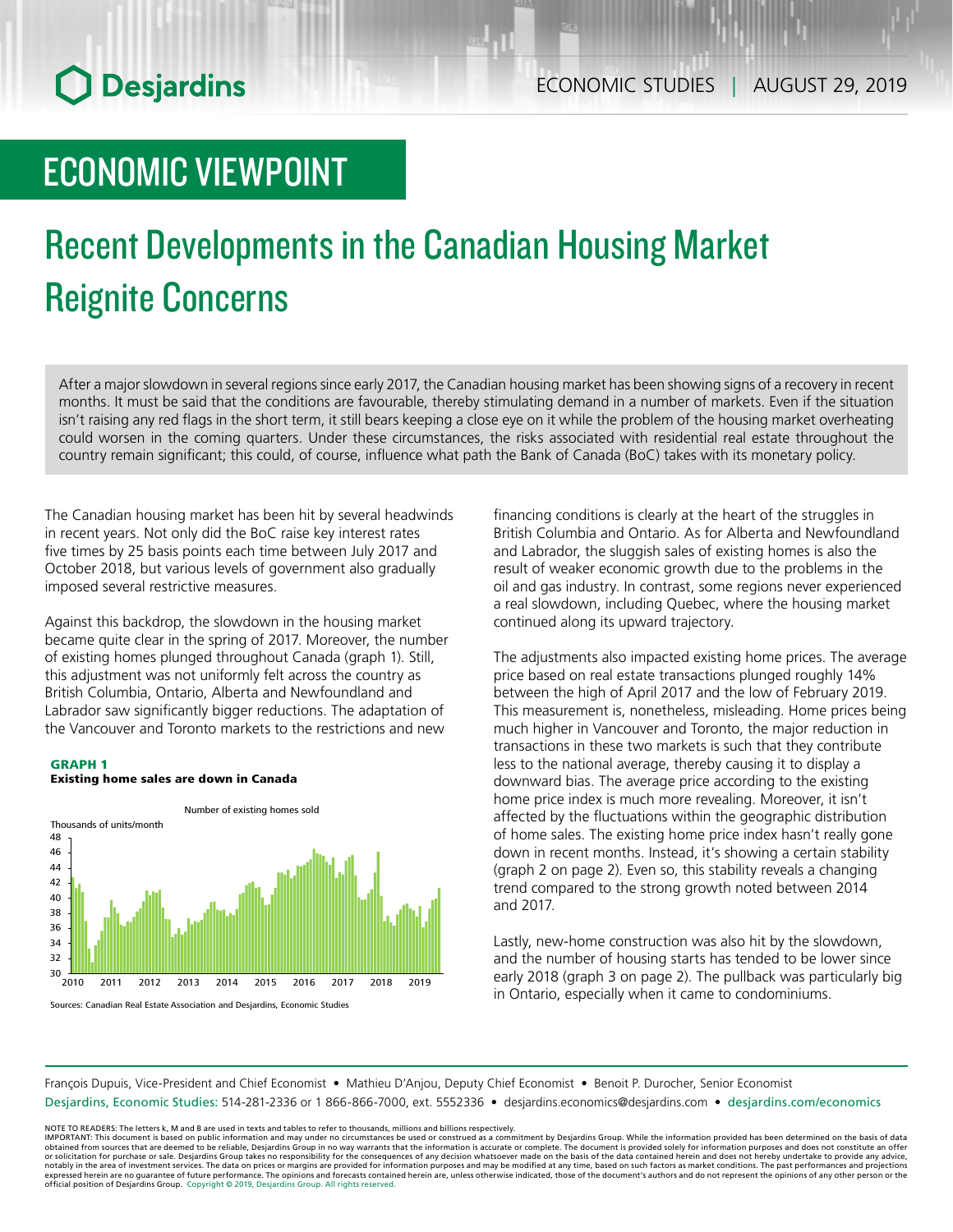### GRAPH 2

## The sudden growth in home prices has given rise to consolidation within Canada



Sources: Canadian Real Estate Association and Desjardins, Economic Studies

## GRAPH 3

#### Residential construction is slowing in Canada



Sources: Canada Mortgage and Housing Corporation and Desjardins, Economic Studies

Still, the previous graphs show that the housing market recently stabilized. The decline in existing home sales appears to have peaked at the beginning of 2019, and there have even been signs of a rebound lately. The same pattern was also seen in recent months for housing starts. Is this just a break in the downward trend, or is it the start of a real housing market rebound?

## **Most Regions Are Seeing an Improvement**

As graph 4 shows, most regions are benefitting from the recent improvement in the housing market. All of the main cities in Canada are seeing increased real estate transactions from last year. Most of them have also been posting higher prices recently (see Appendix A on page 5 for detailed graphs on each of these regions). Vancouver and Calgary stand out, although their price trend remains low. Still, the situation could turn around soon if sales continue to grow.

Housing market conditions are definitely favourable. The restrictive measures are still in place, but they appear to have mostly been absorbed. In addition, the rise in key interest rates has been replaced by a lengthy status quo. Some mortgage rates

### GRAPH 4





Sources: Canadian Real Estate Association, Quebec Professional Association of Real Estate Brokers and Desjardins, Economic Studies

even fell recently in response to the drop in yields on the financial markets.

The labour market is also strong. The unemployment rate is hovering around its historical low in Canada and Quebec and is very low in the other provinces. More and more companies are faced with a labour shortage. Under these circumstances, wage growth accelerated recently (graph 5), improving households' purchasing power in the process.

### GRAPH 5 Wage growth is faster in Canada



<sup>&</sup>lt;sup>1</sup> According to the household survey; <sup>2</sup> According to the establishment survey; <sup>3</sup> According to the economic accounts Sources: Statistics Canada and Desjardins, Economic Studies

Housing market demand is also ballooning because of the number of first-time home buyers. The population aged 25 to 34, which usually corresponds to the age range of first-time home buyers, is up sharply in a number of regions (graph 6 on page 3). Ontario and, to a lesser degree, British Columbia saw exceptionally rapid growth. The increase is more moderate in Quebec and Atlantic Canada, but the rate of growth is accelerating. Only in the Prairies is the population aged 25 to 34 declining.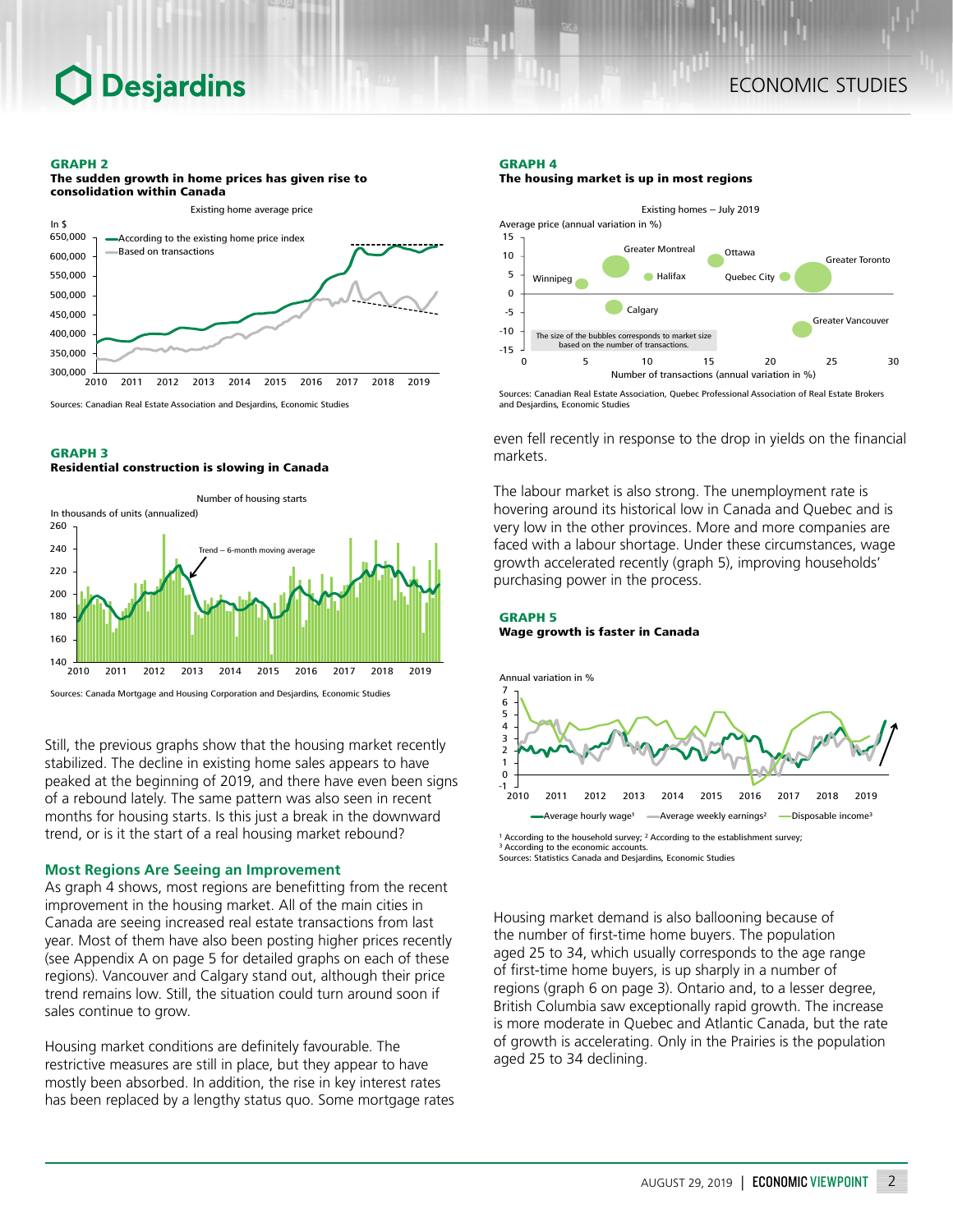## GRAPH 6

The number of new households is up in many parts of Canada

**Desjardins** 



Lastly, despite the introduction of some restrictive measures, foreign buyers still seem to be stimulating demand in certain markets. According to Statistics Canada, the proportion of dwellings belonging to non-resident owners was 4.8% in Vancouver and 3.4% in Toronto. In Montreal, this proportion

is lower, but JLR's data<sup>1</sup> has shown a clear increase in recent years. This implies that some foreign buyers have given up on Vancouver and Toronto, which both impose a 15% tax on foreigners, and are turning to Montreal, which has not yet introduced a similar measure.

All these factors paint a very positive picture of housing market demand. Therefore, there is reason to believe that the recent upward trend will continue over the coming months in most markets. This is obviously very good news for the growth of Canada's economy. However, this has reignited the concerns associated with an overheated housing market and excessively high household debt.

## **Affordability Could Deteriorate Once Again**

Plateauing home prices in most areas of the country in recent quarters have certainly helped to keep stable the Canadian market affordability (graph 7), but the adjustments of recent quarters were too modest to lead to any real improvement. As a result, most metropolitan areas are still considered unaffordable (graph 8). With prices starting to climb again in most areas, the fear is that affordability will once again deteriorate in the coming quarters.

As such, housing market conditions are now favourable to price increases in several regions across the country (graph 9). The number of transactions in relation to new listings is up, while the number of months of inventory (i.e., the number of months required for all listings to sell based on the monthly transaction rate) is down. Despite the recent tightening, the conditions are

### GRAPH 7 Desjardins Affordability Index in Canada



### GRAPH 8





Sources: Statistics Canada, Canadian Real Estate Association, Québec Federation of Real Estate Boards via the Centris® system, Conference Board of Canada and Desjardins, Economic Studies

#### GRAPH 9

Housing market conditions are once again favourable to price increases in Canada



\* 10-year moving average. Sources: Canadian Real Estate Association and Desjardins, Economic Studies

still far from being as strict as they were prior to the slowdown in Vancouver and Toronto (see Appendix B on page 6 for more graphs). However, the situation is different in Ottawa, Montreal and Halifax. Market conditions have relentlessly tightened for buyers in these regions in recent years. As a result, their sales-tonew listings ratio is very high historically; this is putting upward pressure on prices and is a sign of their deteriorating affordability.

<sup>1</sup> Estelle FILIATRAULT‑BÉGIN, *Outlook on Foreign Buyers – Administrative Region of Montreal*, JLR Land Title Solutions, March 2019.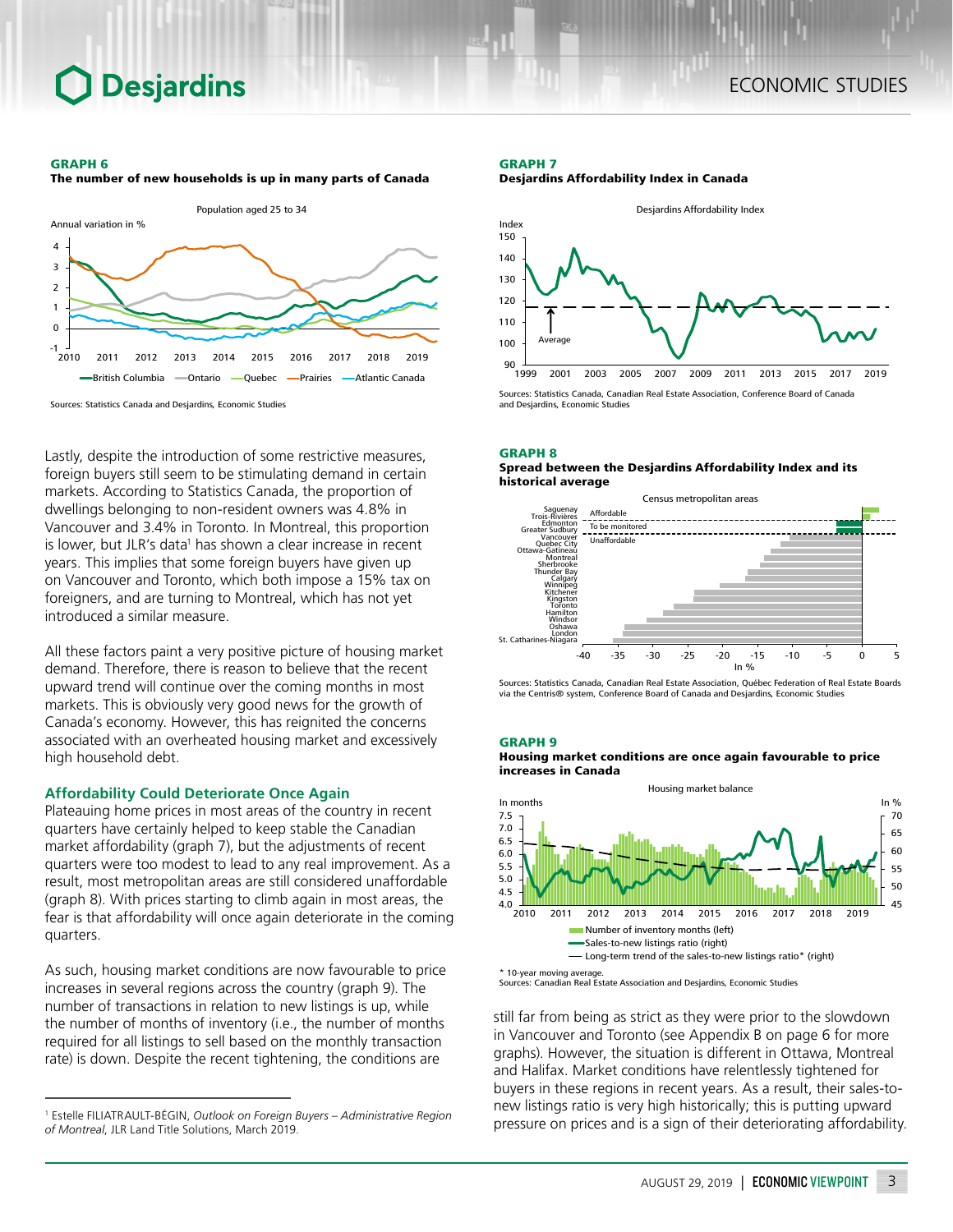## **No Need to Panic… but Authorities Need to Be Careful**

In spite of the return of a positive trend in the housing market, there is no need to worry much about it, at least not in the near future. The Vancouver and Toronto markets still have a long way to go before they recover the ground lost during the recent slowdown and revisit worrying levels. As for Ottawa, Montreal and Halifax, even if there never was a real slowdown, prices are still very much below Vancouver's and Toronto's prices, a sign of some leeway despite the upward trend. However, if the uptrend were to last, it is possible that, in the coming quarters, the entire Canadian housing market could hit—or even surpass—the peaks recorded before the slowdown. Therefore, authorities need to stay alert.

Against this backdrop, the risks associated with the housing market are considerable. On the one hand, the increase in home prices implies that Canadians are still going further and further into debt to buy their new homes. This could drive household debt in Canada to new heights. For now, stable key interest rates are saving the day, but for how long if they were to begin climbing again? This weakens household financial position, which could lead to slower spending and, as a result, affect economic growth should interest rates rise significantly.

On the other hand, if the Canadian economy were to slow down, this could lead to a housing market correction. The relative weight of residential investment within the Canadian economy has increased markedly in recent years. Under these circumstances, a sudden housing market adjustment would exacerbate the struggles faced by Canada's real GDP.

All this is a major challenge for Canadian monetary authorities. As such, it's difficult to envision interest rates coming down in the same way other central banks have lowered theirs at the risk of stimulating the housing market even more. All signs indicate that staying the course may be the best compromise in the current situation. That being said, we can't exclude the possibility that the BoC will go ahead eventually and reduce its key interest rates too if the fear of international turmoil spreading were to increase in the country.

Benoit P. Durocher, Senior Economist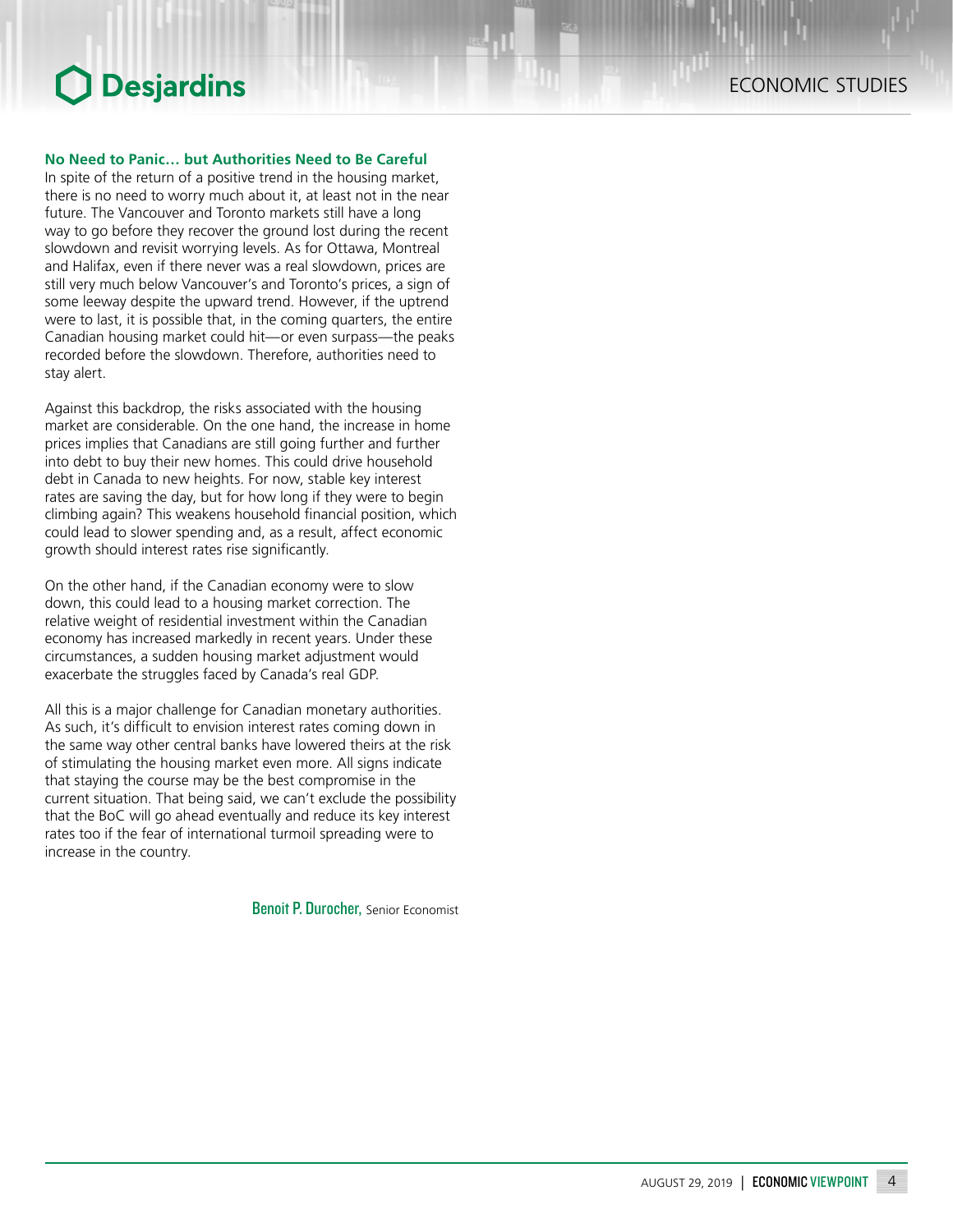## Appendix A Existing Properties for Each Region

### GRAPH A1 Greater Vancouver



Sources: Canadian Real Estate Association and Desjardins, Economic Studies

GRAPH A3 Winnipeg



index is unavailable. Sources: Canadian Real Estate Association and Desjardins, Economic Studies

GRAPH A5 Ottawa



Sources: Canadian Real Estate Association and Desjardins, Economic Studies





Sources: Canadian Real Estate Association and Desjardins, Economic Studies

### GRAPH A4 Greater Toronto



Sources: Canadian Real Estate Association and Desjardins, Economic Studies





Sources: Canadian Real Estate Association, Quebec Professional Association of Real Estate Brokers and Desjardins, Economic Studies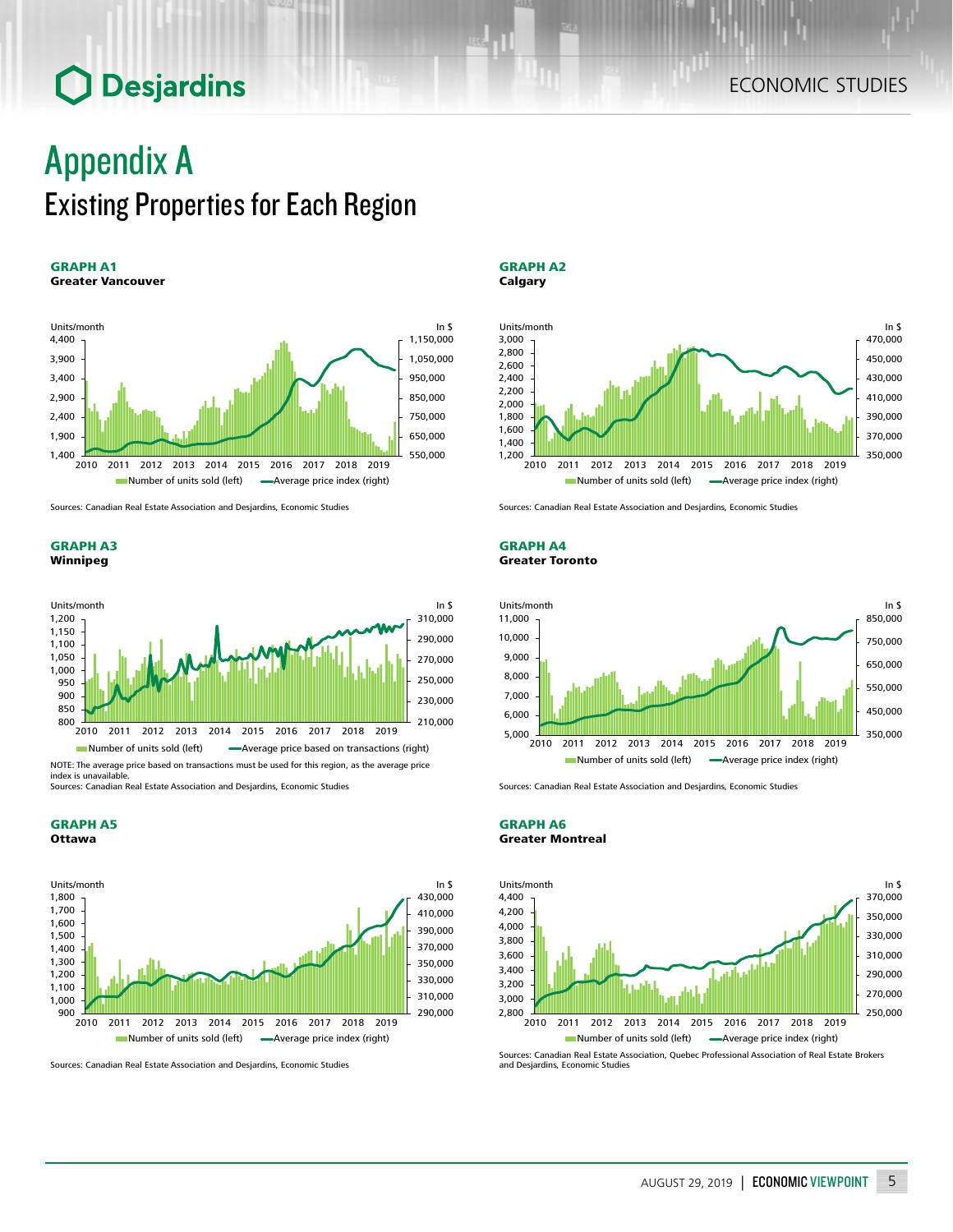## ECONOMIC STUDIES

#### GRAPH A7 Quebec City



#### GRAPH A8 Halifax





Sources: Canadian Real Estate Association and Desjardins, Economic Studies

## Appendix B Housing Market Balance for Each Region



\* 10-year moving average.

Sources: Canadian Real Estate Association and Desjardins, Economic Studies





\* 10-year moving average.

Sources: Canadian Real Estate Association and Desjardins, Economic Studies

## In  $\frac{0}{6}$  $\frac{1}{2010}$ 40 50 60 70 80 2010 2011 2012 2013 2014 2015 2016 2017 2018 2019 es-to-new listings ratio - Long-term trend of the sales-to-new listings ratio<sup>\*</sup>

\* 10-year moving average.

GRAPH B2 Calgary

Sources: Canadian Real Estate Association and Desjardins, Economic Studies





\* 10-year moving average.

Sources: Canadian Real Estate Association and Desjardins, Economic Studies